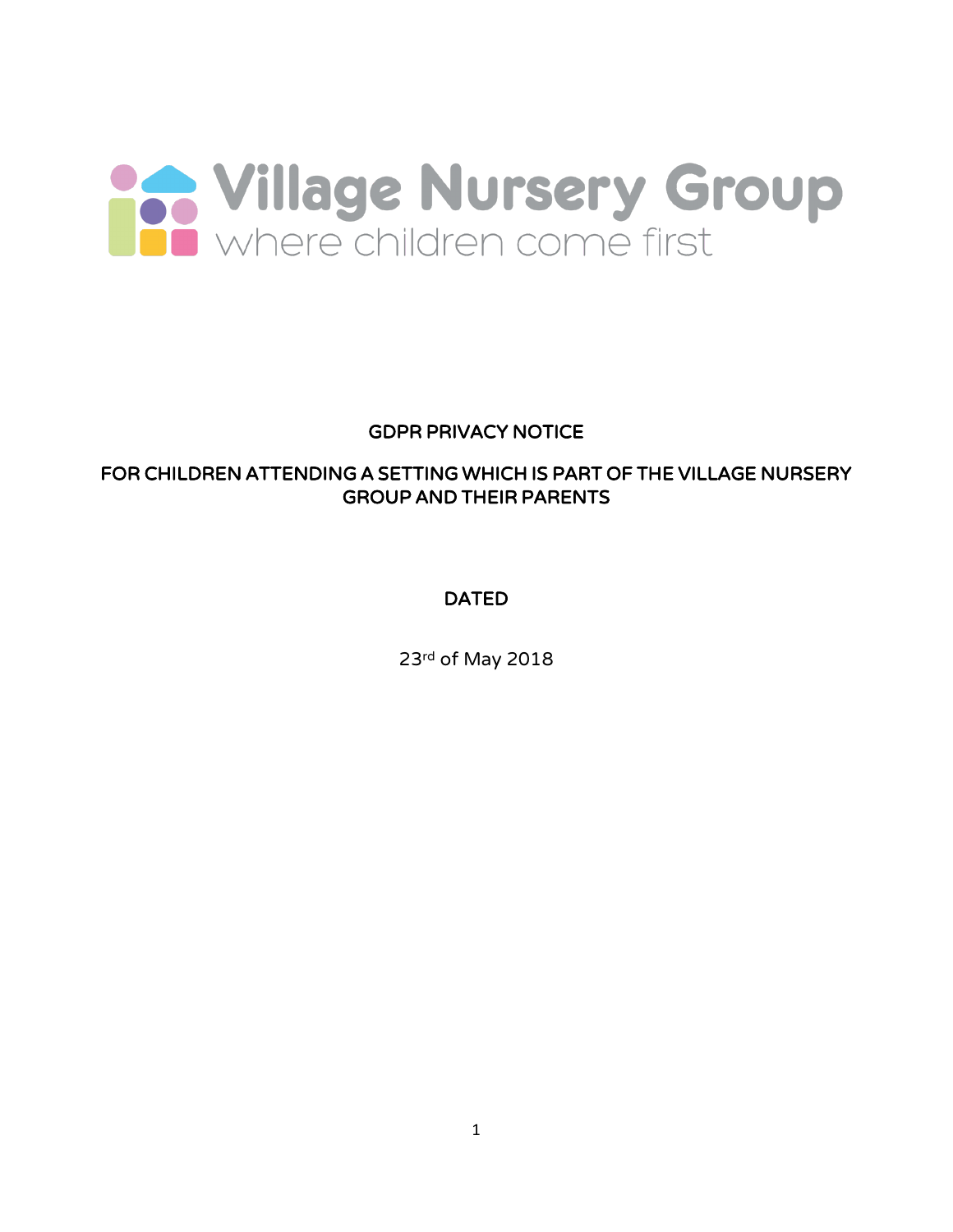### WHAT IS THE PURPOSE OF THIS DOCUMENT?

Astbury Lane Nursery is a company incorporated and registered in England and Wales (10068258) with its registered office address at 80 Lawton Road, Alsager, ST7 2DB ("the Nursery" is committed to protecting the privacy and security of your personal information.

Mere Nursery is a company incorporated and registered in England and Wales (09744602) with its registered office address at 80 Lawton Road, Alsager, ST7 2DB ("the Nursery" is committed to protecting the privacy and security of your personal information.

The Quays Private Day Nursery is a company incorporated and registered in England and Wales (06599663) with its registered office address at 237 Thelwall New Road, Grappenhall, Warrington WA4 2XT ("the Nursery" is committed to protecting the privacy and security of your personal information.

The Village Nursery is a company incorporated and registered in England and Wales (05761660) with its registered office address at 80 Lawton Road, Alsager, ST7 2DB ("the Nursery" is committed to protecting the privacy and security of your personal information.

Townhouse Nursery is a company incorporated and registered in England and Wales (04562951) with its registered office address at 80 Lawton Road, Alsager, ST7 2DB ("the Nursery" is committed to protecting the privacy and security of your personal information.

This privacy notice describes how our Nursery collects and uses personal information about children attending the Nursery ("Child" or "Children") and the parents of the Children ("Parents") (known collectively as "You" or "Your"), in accordance with the General Data Protection Regulation (GDPR).

Our Nursery is a "data controller". This means that we are responsible for deciding how we hold and use personal information about You. We are required under data protection legislation to notify You of the information contained in this privacy notice.

This notice applies to Children and Parents. This notice does not form part of any contract to provide services. We may update this notice at any time but if we do so, we will provide You with an updated copy of this notice as soon as reasonably practical.

It is important that Parents read and retain this notice, together with any other privacy notice we may provide on specific occasions when we are collecting or processing personal information about You, so that You are aware of how and why we are using such information and what Your rights are under the data protection legislation.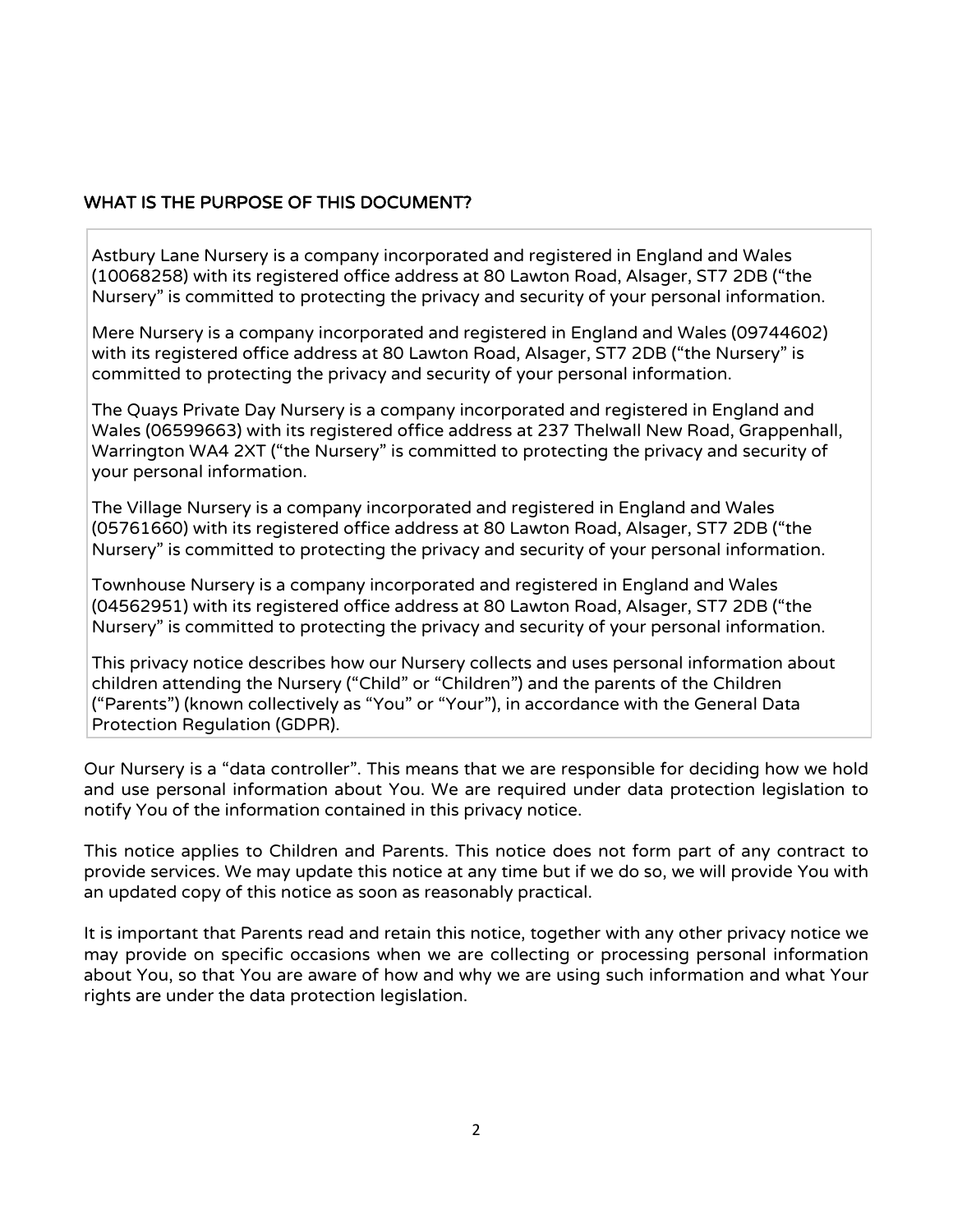### DATA PROTECTION PRINCIPLES

We will comply with data protection law. This says that the personal information we hold about You must be:

1. Used lawfully, fairly and in a transparent way.

2. Collected only for valid purposes that we have clearly explained to You and not used in any way that is incompatible with those purposes.

- 3. Relevant to the purposes we have told You about and limited only to those purposes.
- 4. Accurate and kept up to date.
- 5. Kept only as long as necessary for the purposes we have told You about.
- 6. Kept securely.

# THE KIND OF INFORMATION WE HOLD ABOUT YOU

Personal Data, or Personal Information, means any information about an individual from which that person can be identified. It does not include data where the identity has been removed (anonymous data).

There are "special categories" of more sensitive personal data which require a higher level of protection.

### Children:

We will collect, store, and use the following categories of personal information about Children:

- Name
- Date of birth
- Home address
- Dietary requirements
- Attendance information
- Photographs and video clips of the Child to signpost Children to where their belongings are stored at the Nursery that they attend, and also for general display purposes
- Emergency contact should Parents be unavailable and the emergency contact's contact details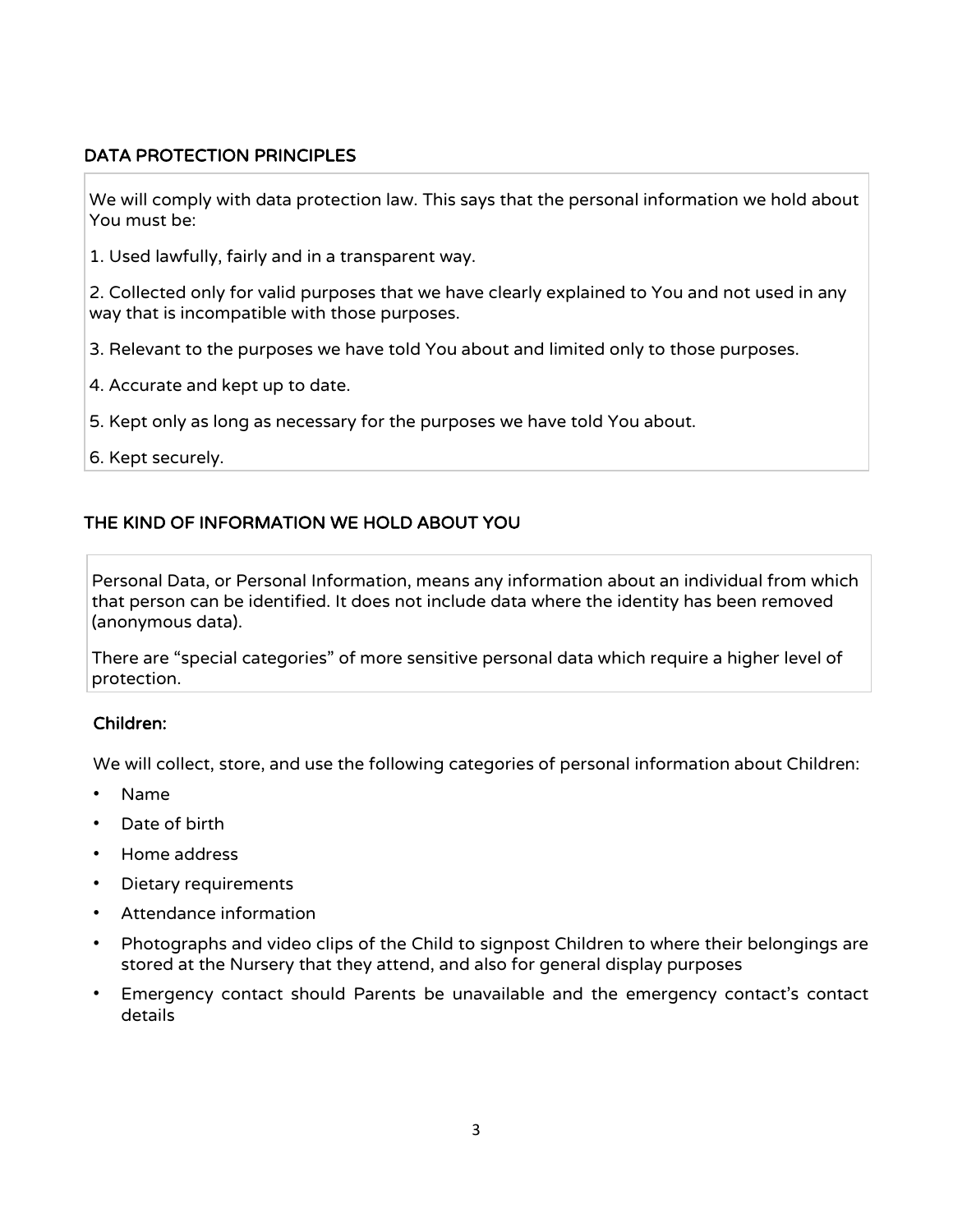- 'Learning Journals' for each Child containing the work of the Child whilst at the Nursery, observations about the Child's development whilst at the Nursery from Employees of the Nursery, specific examples of the Child's progress, photographs demonstrating the Child's development whilst at the Nursery, and personal details of the Child (e.g. their date of birth) ("Progress Report Aged 2 or Learning & Development Summary")
- Records relating to individual Children e.g. care plans, common assessment frameworks, speech and language referral forms
- Accidents and pre-existing injuries forms
- Records of any reportable death, injury, disease or dangerous occurrence
- Observation, planning and assessment records of Children

We may also collect, store and use the following "special categories" of more sensitive personal information:

- Information about a Child's race or ethnicity, spoken language and nationality.
- Information about a Child's health, including any medical condition, health and sickness records.
- Information about a Child's accident or incident reports including reports of pre-existing injuries.
- Information about a Child's incident forms / child protection referral forms / child protection case details / reports.

#### Parents:

We will collect, store, and use the following categories of personal information about Parents:

- Name
- Home address
- Telephone numbers, and personal email addresses
- National Insurance number
- Bank account details

We may also collect, store and use the following "special categories" of more sensitive personal information:

- Information about a Parent's race or ethnicity, spoken language and nationality.
- Conversations with Parents where Employees of the Nursery deem it relevant to the prevention of radicalisation or other aspects of the governments Prevent strategy.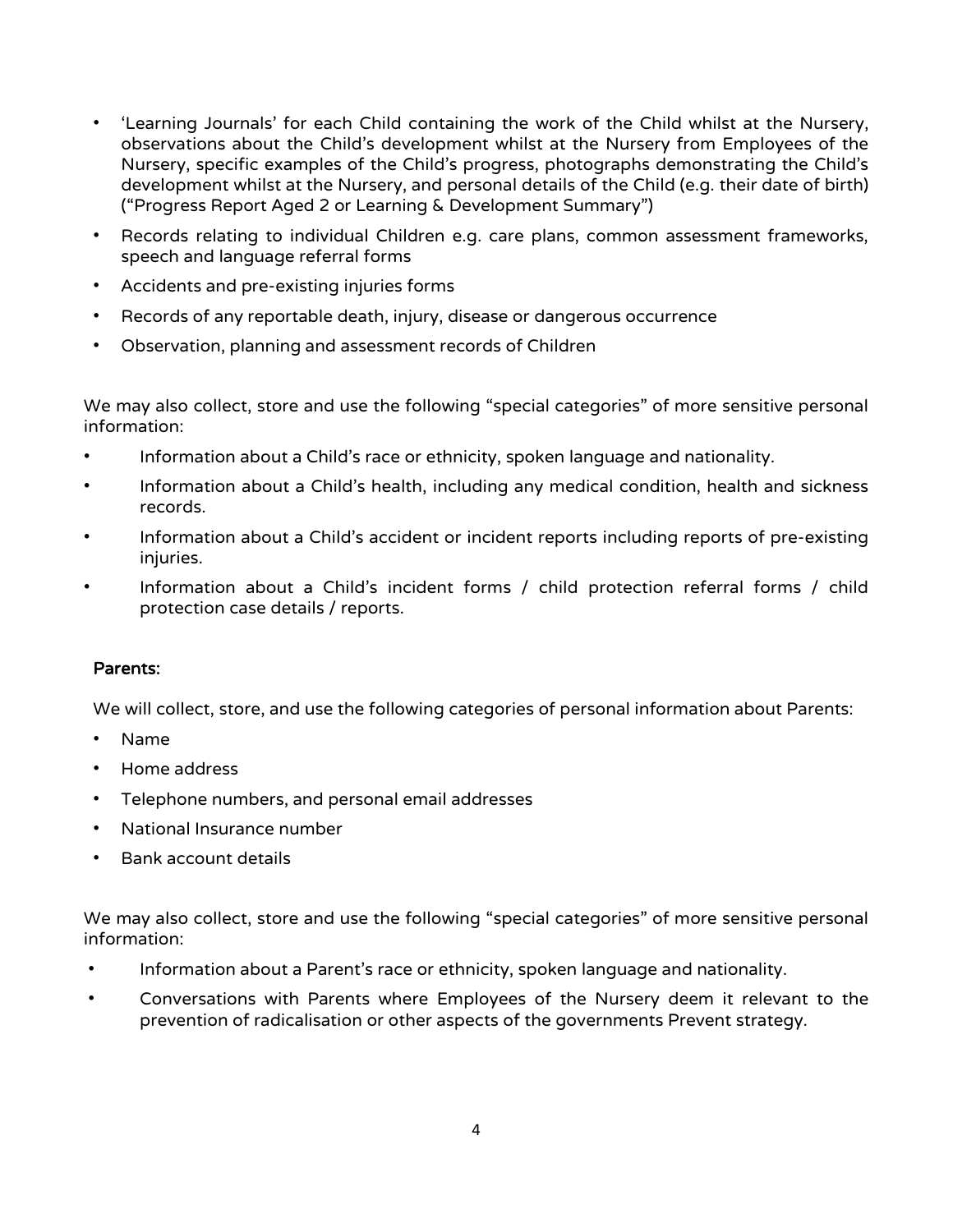# HOW IS YOUR PERSONAL INFORMATION COLLECTED?

#### Children and Parents:

We collect personal information about Children and Parents from when the initial enquiry is made by the Parents, through the enrolment process and until the Children stop using the Nursery's services.

# HOW WE WILL USE INFORMATION ABOUT YOU

We will only use Your personal information when the law allows us to. Most commonly, we will use Your personal information in the following circumstances:

1. Where we need to perform the contract we have entered into with You.

2. Where we need to comply with a legal obligation.

3. Where it is necessary for our legitimate interests (or those of a third party) and Your interests and fundamental rights do not override those interests.

We may also use Your personal information in the following situations, which are likely to be rare:

1. Where we need to protect Your interests (or someone else's interests).

2. Where it is needed in the public interest or for official purposes.

### Situations in which the Nursery will use personal information of Children

We need all the categories of information in the list above (see Children section within the Paragraph entitled 'The Kind of Information We Hold About You') primarily to allow us to perform our obligations (including our legal obligations to Children). The situations in which we will process personal information of Children are listed below.

- Upon consent from the Parents, Personal Data of Children will be shared with schools for progression into the next stage of their education.
- Personal information of Children will be shared with local authorities without the consent of Parents where there is a situation where child protection is necessary.
- The personal information of Children will be shared with local authorities without the consent of Parents for funding purposes.
- Ofsted will be allowed access to the Nursery's systems to review child protection records.
	- To ensure we meet the needs of the Children
	- To enable the appropriate funding to be received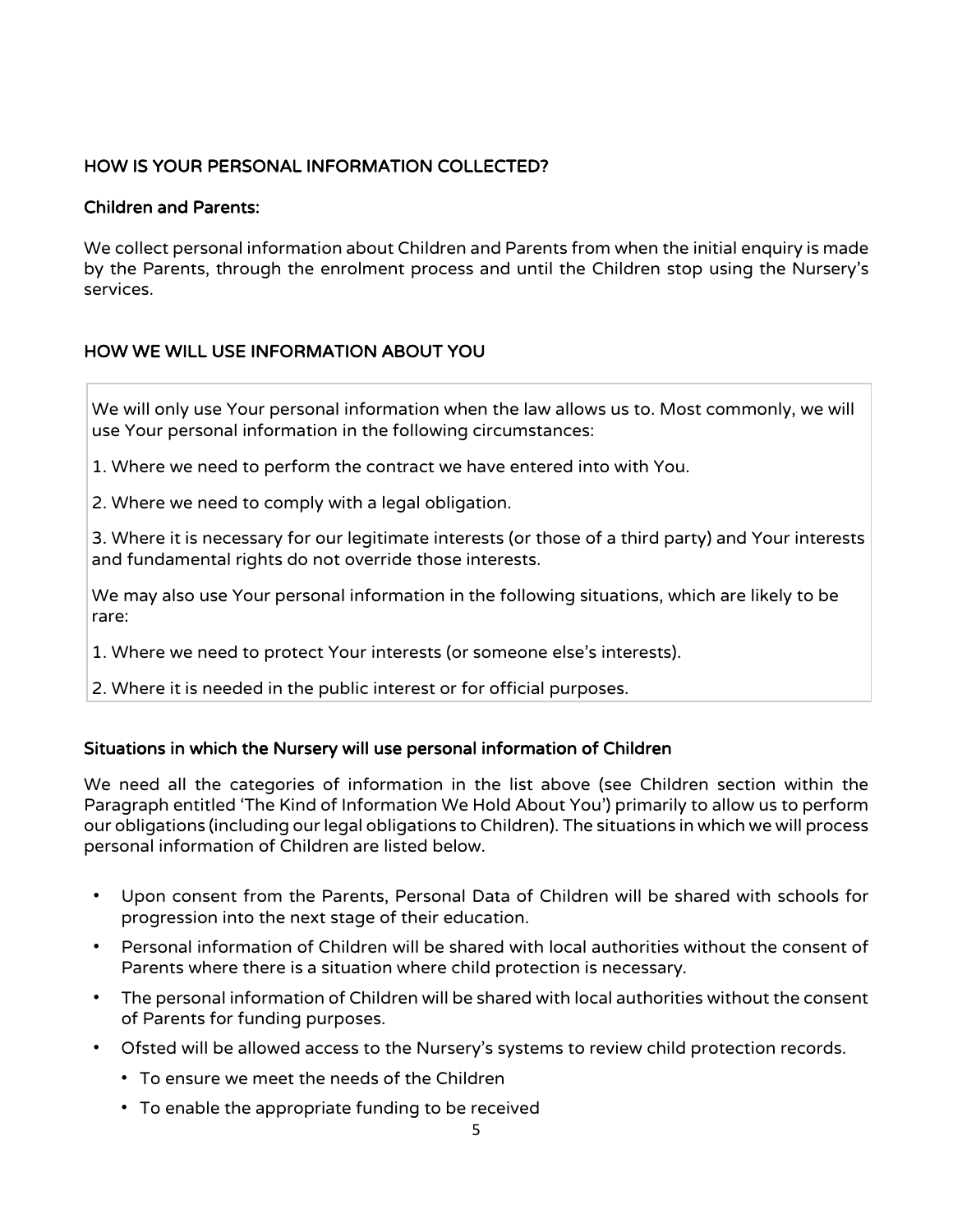- Report on a Child's progress whilst with the Nursery
- To check safeguarding records
- To check complaint records
- To check attendance patterns are recorded

• When a Child's Progress Report is given to its Parent in order for that Parent to pass the same Progress Report to a school for application or enrolment purposes

#### Situations in which the Nursery will use personal information of Parents

We need all the categories of information in the list above (see Parents section within the Paragraph entitled 'The Kind of Information We Hold About You') primarily to allow us to perform our contracts with Parents and to enable us to comply with legal obligations. The situations in which we will process personal information of Parents are listed below.

- The personal information of Parents will be shared with local authorities without the consent of Parents for funding purposes.
- To report on a Child's attendance
- To be able to contact a Parent or a Child's emergency contact about their Child
- To ensure nursery fees are paid

#### If Parents fail to provide personal information

If Parents fail to provide certain information when requested, we may not be able to perform the respective contracts we have entered into with Parents, or we may be prevented from complying with our respective legal obligations to Children and Parents.

### Change of purpose

We will only use Your personal information for the purposes for which we collected it, unless we reasonably consider that we need to use it for another reason and that reason is compatible with the original purpose. If we need to use Your personal information for an unrelated purpose, we will notify the Child or Parent, as is appropriate in the circumstances, and we will explain the legal basis which allows us to do so.

Please note that we may process a Child's or a Parent's personal information without their respective knowledge or consent, as relevant to the circumstances, in compliance with the above rules, where this is required or permitted by law.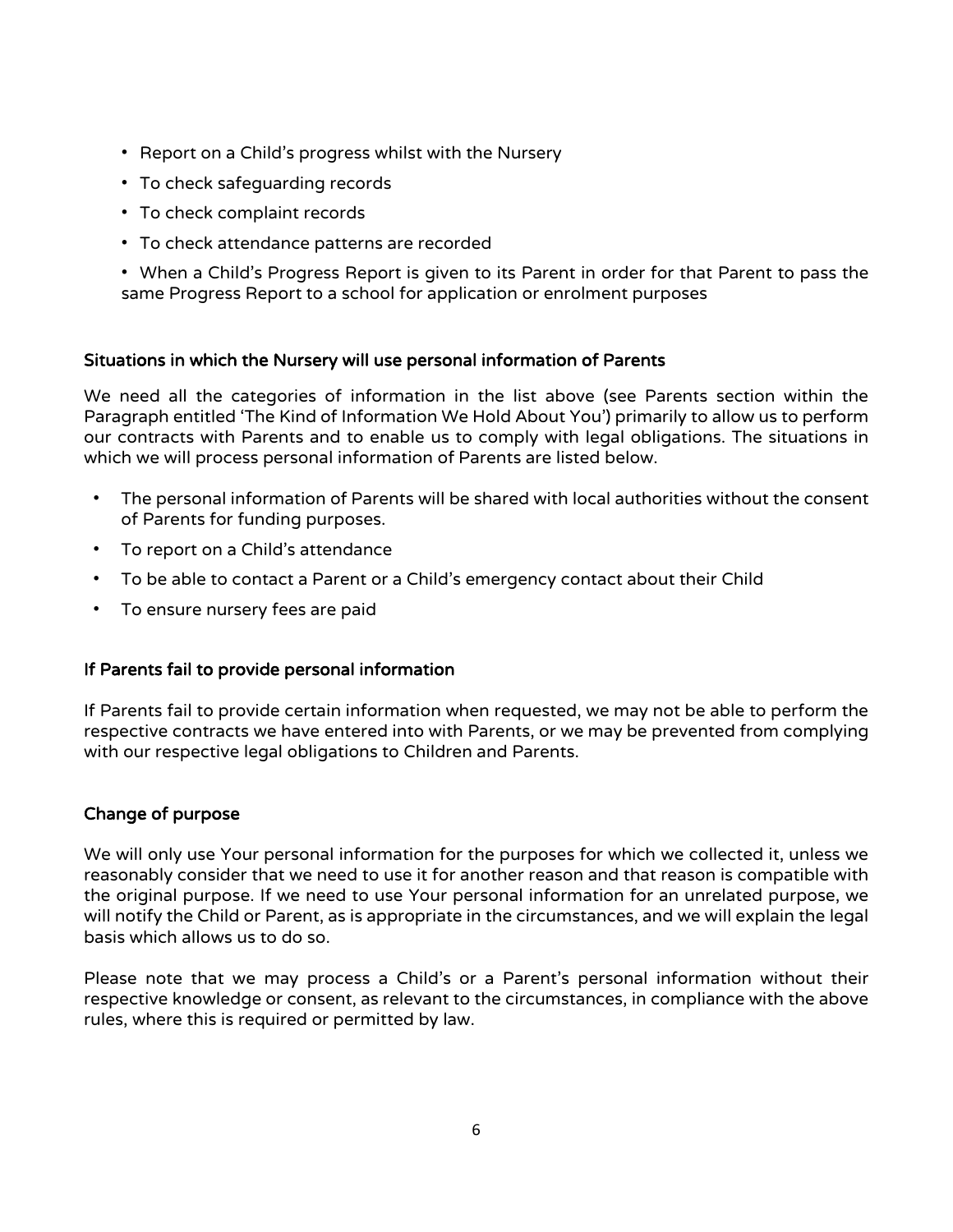# DATA SHARING

We may have to share Child or Parent data with third parties, including third-party service providers and other entities in the group.

We require third parties to respect the security of Your data and to treat it in accordance with the law.

#### Why might the Nursery share Child or Parent personal information with third parties?

We will share Your personal information with third parties where required by law or where we have another legitimate interest in doing so.

#### Which third-party service providers process my personal information?

"Third parties" includes third-party service providers (including contractors and designated agents), local authorities, regulatory bodies, schools and other entities within our group. The following third-party service providers process personal information about you for the following purposes:

- Local Authorities for funding and monitoring reasons (e.g. equal opportunities and uptake of funded hours)
- Regulatory bodies for ensuring compliance and the safety and welfare of the children
- Schools to provide a successful transition by ensuring information about the child's progress and current level of development and interests are shared

#### How secure is my information with third-party service providers and other entities in our group?

All our third-party service providers and other entities in the group are required to take appropriate security measures to protect Your personal information in line with our policies. We do not allow our third-party service providers to use Your personal data for their own purposes. We only permit them to process Your personal data for specified purposes and in accordance with our instructions.

#### What about other third parties?

We may share Your personal information with other third parties, for example, with another nursery if you need to transfer your child to a different setting.

We may also need to share Your personal information with a regulator or to otherwise comply with the law.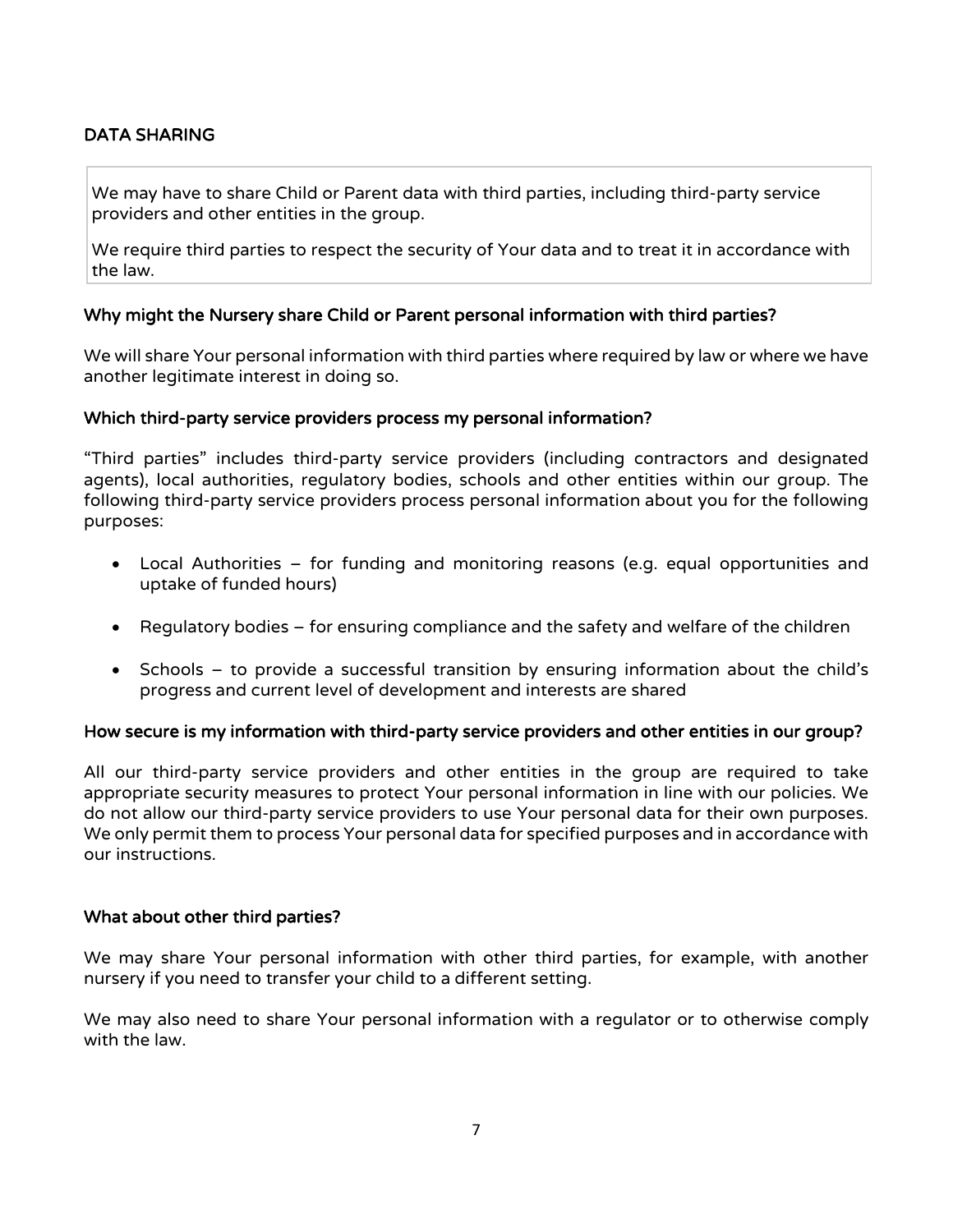# DATA RETENTION

#### How long will you use my information for?

We will only retain Your personal information for as long as necessary to fulfil the purposes we collected it for, including for the purposes of satisfying any legal, accounting, or reporting requirements. Details of retention periods for different aspects of your personal information are available in our retention policy which is available from the manager. To determine the appropriate retention period for personal data, we consider the amount, nature, and sensitivity of the personal data, the potential risk of harm from unauthorised use or disclosure of Your personal data, the purposes for which we process Your personal data and whether we can achieve those purposes through other means, and the applicable legal requirements.

In some circumstances we may anonymise Your personal information so that it can no longer be associated with You, in which case we may use such information without further notice to You. Once you are no longer a Child benefiting from the Nursery's services or a Parent, as is appropriate, we will retain and securely destroy your personal information in accordance with [our data retention policy OR applicable laws and regulations].

#### RIGHTS OF ACCESS, CORRECTION, ERASURE, AND RESTRICTION

#### Your duty to inform us of changes

It is important that the personal information we hold about You is accurate and current. Please keep us informed if Your personal information changes during your working relationship with us.

#### Your rights in connection with personal information

Under certain circumstances, by law You have the right to:

- Request access to Your personal information (commonly known as a "data subject access request"). This enables You to receive a copy of the personal information we hold about You and to check that we are lawfully processing it.
- Request correction of the personal information that we hold about You. This enables You to have any incomplete or inaccurate information we hold about You corrected.
- Request erasure of your personal information. This enables Employees or Parents to ask us to delete or remove personal information where there is no good reason for us continuing to process it. You also have the right to ask us to delete or remove Your personal information where You have exercised Your right to object to processing (see below).
- Object to processing of Your personal information where we are relying on a legitimate interest (or those of a third party) and there is something about Your particular situation which makes You want to object to processing on this ground. You also have the right to object where we are processing Your personal information for direct marketing purposes.